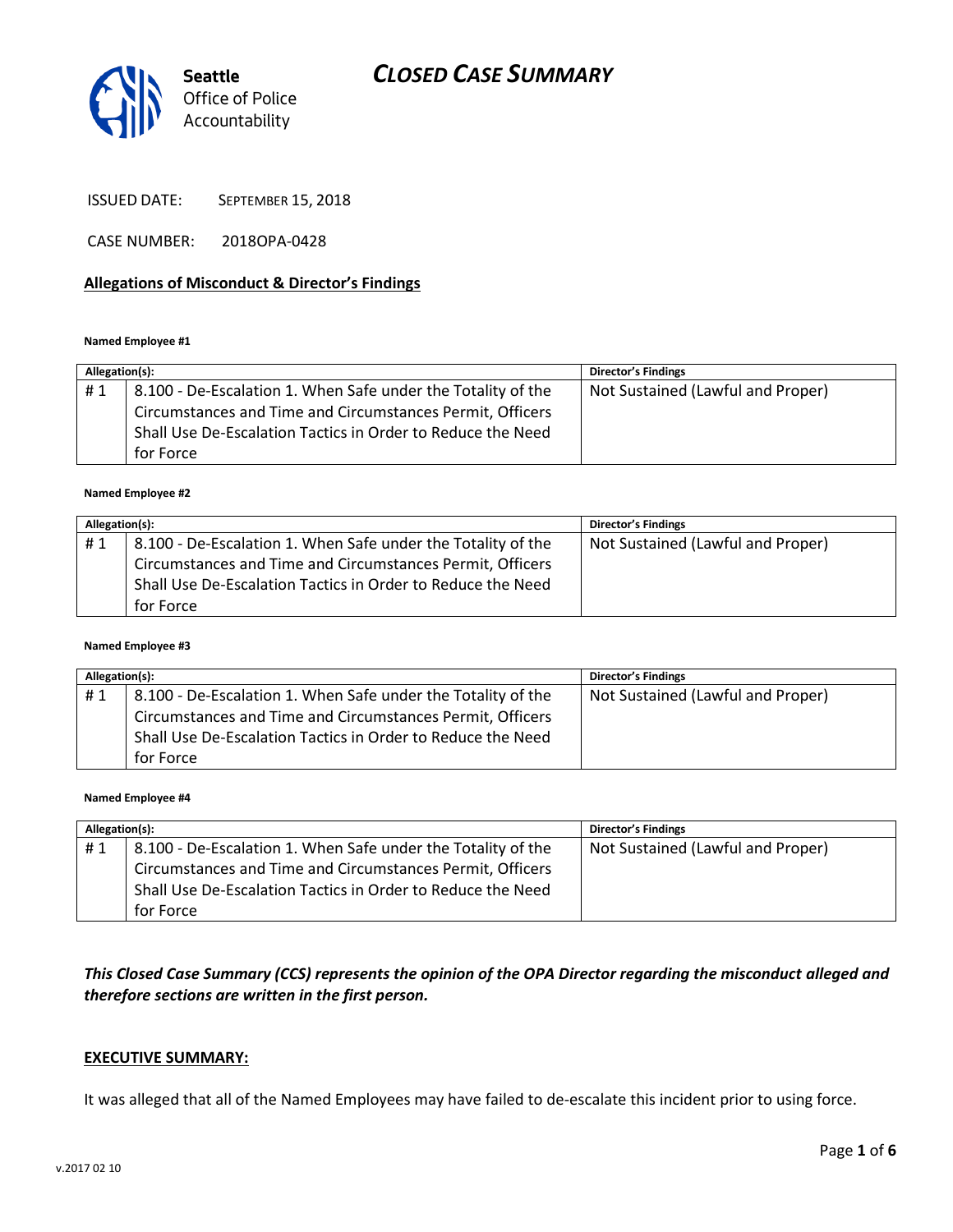

OPA CASE NUMBER: 2018OPA-0428

#### **ADMINISTRATIVE NOTES:**

Both the Named Employees' chain of command and the Force Review Board made OPA referrals relating to this case. The chain of command referral, which involves allegations of excessive force, professionalism, and the failure to deescalate, is reviewed in 2018OPA-0319. The referral by the Force Review Board, which also concerns de-escalation, is reviewed here. While the cases are reviewed separately, the analysis concerning de-escalation is identical.

#### **STATEMENT OF FACTS:**

The Complainant was arrested by officers assigned to the Southwest Precinct Anti-Crime Team (ACT). The Complainant was arrested because he had an active felony warrant. He was observed by Named Employees #4 (NE#4) and another officer. The officers told the Complainant to stop and that he was under arrest, but he attempted to flee from them. While chasing the Complainant, NE#4 told him to "get on the fucking ground." After a short foot pursuit, the Complainant went down to the ground on his own power and the officers caught up to him.

The officers attempted to handcuff him. Named Employee #2 (NE#2), who had arrived at the scene, applied the handcuffs. The Complainant pulled his arm away and further resisted, even after being given orders to stop. NE#2 then finished applying the handcuffs. Even after he was handcuffed, the Complainant repeatedly tried to turn on his side and address the officers. NE#4 asked the Complainant whether he would give the officers problems if they stood him up. The Complainant responded "shut up." The officers stood him up and the Complainant said "what the fuck are you doing that for" and "what the fuck is your problem." The officers moved him towards the patrol vehicle and NE#4 stated "shut up." After they walked a few steps, the Complainant went limp and down to the ground.

Approximately five seconds after he went down to the ground, the officers lifted him up by his legs and arms and carried him to the patrol vehicle. The Complainant complained of pain multiple times. He then stated that the officers broke his wrist. He was placed in the patrol vehicle, face-forward, with his chest against the seat. His feet remained outside of the vehicle. The officers tried to force his body inside, with NE#2 holding his feet. Complainant kicked at the officers at that time. NE#2 told him to stop kicking. NE#2 then stepped back and stated to the Complainant: "If you kick me again, I'm going to put my foot up your ass."

The officers called for a supervisor and for medical attention given the Complainant's allegation that he broke his wrist. The officers then again pulled the Complainant up and walked him to the patrol vehicle. They read him his Miranda warnings and he continued to pull away from the officers. They tried to walk him to the curb to sit him down and he again pulled away from the officers. Medics arrived at the scene and, at that point, the Complainant was calmer. After the medical examination, no structural injuries were found to the Complainant's wrists or arms. His handcuffs were switched to make them more comfortable and he was transported to the jail in an ambulance.

During a later force review, an Administrative Lieutenant identified the Complainant to be making a possible allegation of excessive force and noted that NE#2 and NE#4 may have engaged in unprofessional conduct. She also noted in her force review that further de-escalation could have been used before the officers used force to carry the subject to the patrol vehicle. She referred these matters to OPA. The Force Review Board (FRB) also reviewed this case and agreed with the Administrative Lieutenant that there was a possible failure to de-escalate. FRB also made a referral to OPA. This referral is being investigation under a separate case – 2018OPA-0428.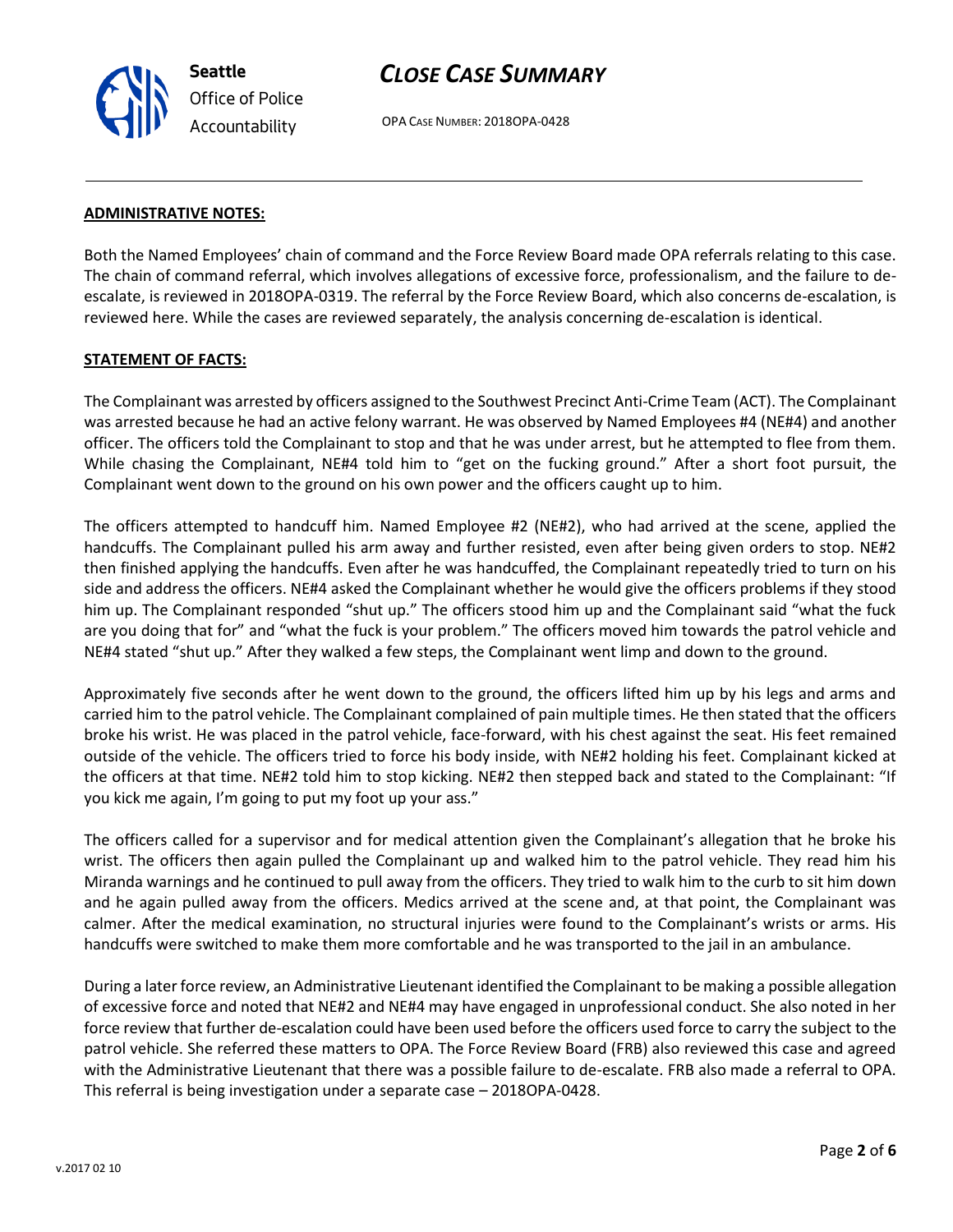

OPA CASE NUMBER: 2018OPA-0428

#### **ANALYSIS AND CONCLUSIONS:**

### **Named Employee #1 - Allegation #1**

### *8.100 - De-Escalation 1. When Safe under the Totality of the Circumstances and Time and Circumstances Permit, Officers Shall Use De-Escalation Tactics in Order to Reduce the Need for Force*

"De-escalation tactics and techniques are actions used by officers, when safe and without compromising law enforcement priorities, that seek to minimize the likelihood of the need to use force during an incident and increase the likelihood of voluntary compliance." (SPD Policy 8.100-POL-1.)

The policy further instructs that: "When safe and feasible under the totality of circumstances, officers shall attempt to slow down or stabilize the situation so that more time, options and resources are available for incident resolution." (*Id*.) Officers are also required, "when time and circumstances permit," to "consider whether a subject's lack of compliance is a deliberate attempt to resist or an inability to comply based on factors" such as "mental impairment…drug interaction…[and/or] behavioral crisis." (*Id*.) These mental and behavioral factors should be balanced by the officer against the facts of the incident "when deciding which tactical options are the most appropriate to bring the situation to a safe resolution." (*Id*.)

The policy gives several examples of de-escalation, which include: mitigating the immediacy of the threat to give officers time to use extra resources and to call more officers or specialty units; and increasing the number of officers on scene to thus increase the ability to use less force. (*Id*.) Other examples of de-escalation include, but are not limited to:

- Placing barriers between an uncooperative subject and officers;
- Containing the threat;
- Decreasing exposure to the potential threat by using distance, cover and concealment;
- Avoidance of physical confrontation unless immediately necessary to protect someone or stop dangerous behavior;
- Using verbal techniques, such as "Listen and Explain with Equity and Dignity" (LEED) to calm an agitated subject and promote rational decision making;
- Calling extra resources, including CIT officers and officers equipped with less-lethal tools; and
- Using "any other tactics and approaches that attempt to achieve law enforcement objectives by gaining the compliance of the subject.

(*Id*.) De-escalation is inarguably a crucial component of the Department's obligations under the Consent Decree; however, it is not purposed to act as an absolute bar to enforcing the law when necessary. That being said, where officers fail to fully de-escalate and instead act in a manner that increases the need for force and the level of force used, such conduct is inconsistent with the Department's policy and expectations.

In her review of the Named Employees' force, an Administrative Lieutenant wrote the following:

Officers located [the Complainant] and waited for additional officers to arrive before contacting [the Complainant]. [The Complainant] is known to officers and has a reputation for running from police. Throughout the first portion of the arrest, officers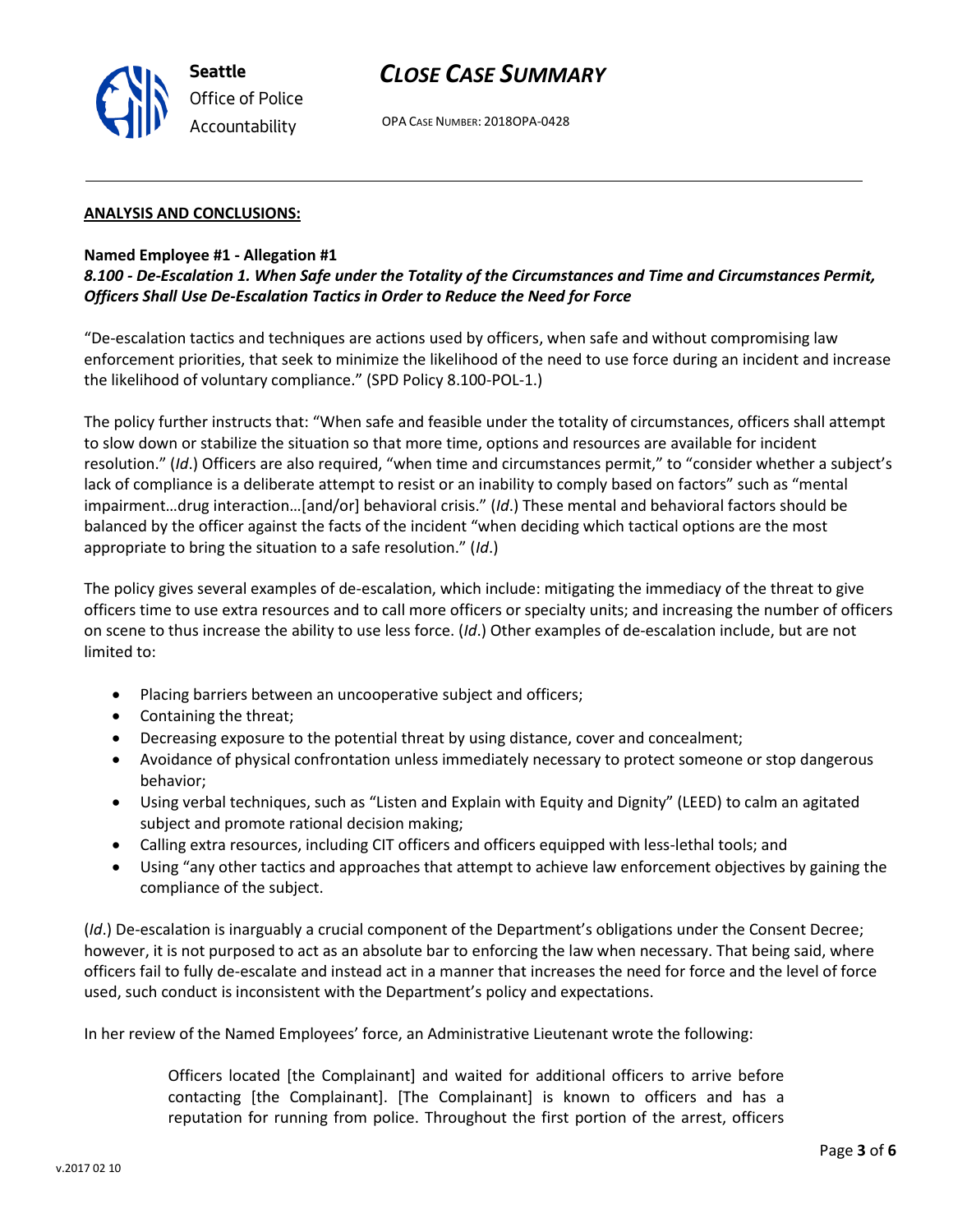

OPA CASE NUMBER: 2018OPA-0428

used verbal de-escalation telling [the Complainant] to relax, calm down and stop resisting. When [the Complainant] decided to sit down while walking to the patrol vehicle, deescalation was still feasible prior to the four officers carrying [the Complainant] and attempting to place him in the patrol vehicle but little attempt was made during this portion of the arrest.

The FRB agreed with the Administrative Lieutenant and further noted that this issue was not addressed by the officers' chain of command.

While all of the Named Employees generally discussed de-escalation in their use of force reports, none of them provided any explanation for how they de-escalated prior to using force to lift the Complainant off of the ground and carry him to patrol vehicle. This was a factor informing the referral to OPA – notably, that it was unclear from the officers' reports what efforts they used to de-escalate prior to this force being used and whether and why they believed that further de-escalation was no longer safe and/or feasible.

At their OPA interviews, the officers universally stated that further de-escalation prior to using force to carry the Complainant to the patrol vehicle was not safe or feasible. They contended that they tried to reason with the Complainant throughout the interaction, including trying to convince him to comply with their directions to stop resisting and to allow himself to be arrested. They noted that the Complainant was aggressive and resistive regardless. They stated that he had previously fled from the officers and that they believed that, had they not used force to restrain him, he would have tried to do so again, putting both the officers, himself, and nearby community members at risk of harm.

I disagree with the Named Employees that further de-escalation was not safe. I do not believe that there was any risk of harm to the officers had they continued to reason with the Complainant, called for additional resources, or summoned an ambulance to transport him to the jail instead of trying to force him into the patrol vehicle. This was particularly the case given that there were multiple officers surrounding the Complainant and he was handcuffed prone on the ground

I find the officers' claim that de-escalation was not feasible at that point to be the more convincing argument, even if not overly compelling. The officers asserted that this was the case given the Complainant's lack of responsiveness and cooperation, as well as based on his ongoing physical resistance. They asserted that further discussion would have been useless given the Complainant's demonstrated refusal to comply with their orders. While this may be the case, I note that the Complainant and the scene was static at the time he was carried to the patrol vehicle. Even though the officers wanted to get the Complainant into the patrol vehicle and away from the scene, there was no immediate need to do so. The Complainant did not pose a true physical threat to the officers or anyone else at that time. There was no reason that they could not have waited longer and employed other tools set forth in the deescalation policy prior to using force to carry the Complainant to the car. Indeed, this is the confusing nature of feasibility in the context of the de-escalation policy. This term is not defined and, viewed broadly, there is virtually no scenario, other than that in which there is a fast-evolving situation, where further de-escalation is not feasible.

While ultimately a close call, in OPA's opinion, the officers did not violate the de-escalation policy in this case. This decision is reached based on the following factors. First, I credit the officers' contention that, at the time of the incident, they did not reasonably believe that further de-escalation was feasible. Second, I note that only five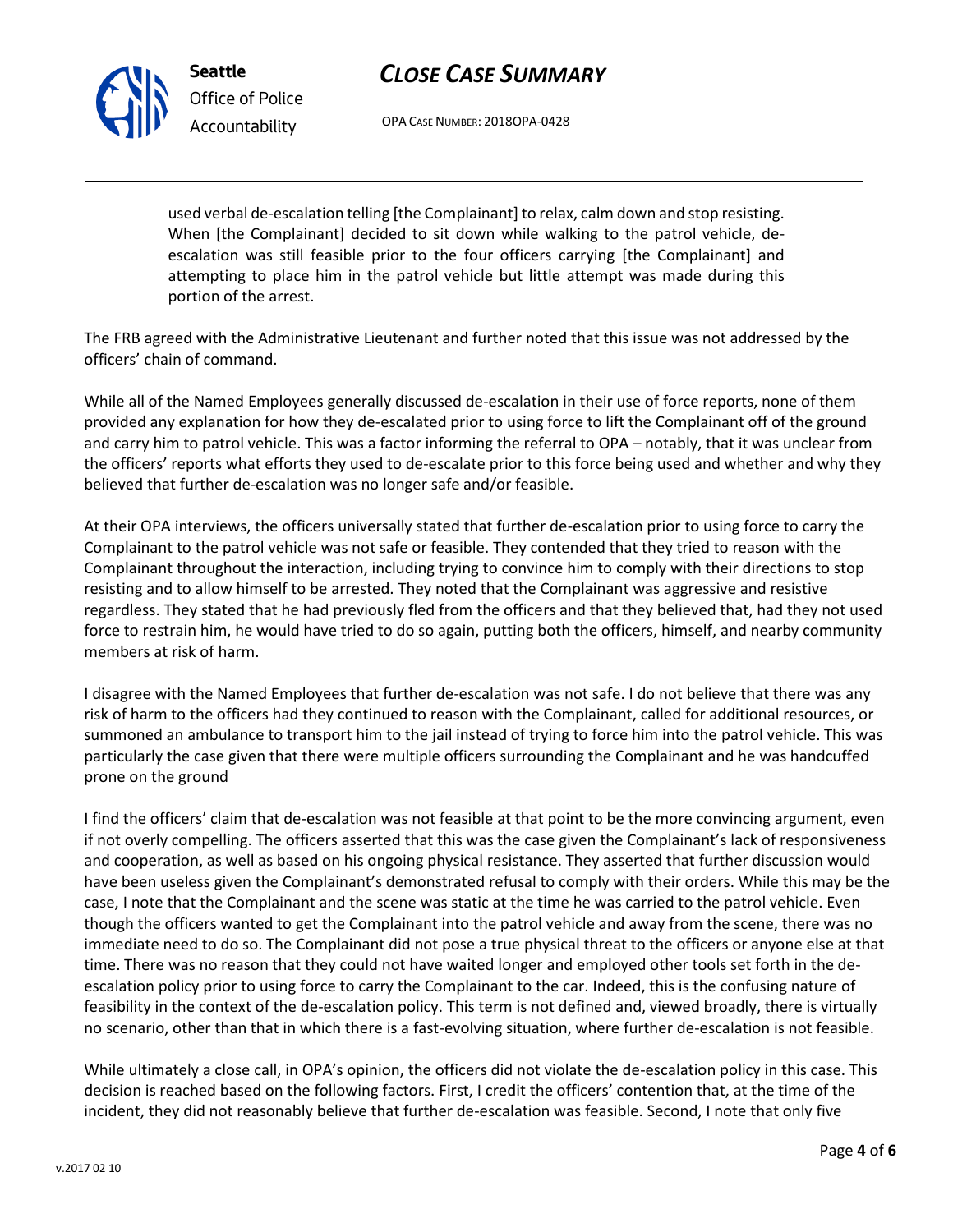

OPA CASE NUMBER: 2018OPA-0428

seconds elapsed from when the Complainant purposefully went limp until when the officers carried him to the patrol vehicle, which suggests that they did not even view this as a separate application of force for which they were required to first attempt de-escalation. Third, while an untrained tactic and while it resulted in a complaint of pain (that was ultimately unfounded), the force used to carry the Complainant to the patrol vehicle was not significantly greater than that used to initially secure his person and to handcuff him. As such, there was no true escalation of force here. Fourth, all of the officers were CIT trained and a number officers were already at the scene dealing with one subject. As such, I do not think it would have made any difference had the Named Employees waited for more CIT certified officers to arrive. Fifth, the Complainant was unresponsive to the officers' attempts to reason with him and it seems likely that LEED or other verbal skills would have been similarly ineffective. Sixth, and last, even if performed quickly, the officers appeared to put together a tactical plan for how they were going to get the Complainant into the patrol vehicle and then worked cohesively together to carry out that plan.

In many respects, this is one of the more unique de-escalation cases that I have seen, particularly given the relatively low level of force used. That being said, it was properly identified and referred as a possible failure to de-escalate given a preliminary review of the Department video and the lack of any explanation from the officers for why deescalation was no longer safe and/or feasible. While ultimately a close call, given my review of the totality of the evidence and based on the substance of the Named Employees' OPA interviews, I recommend that this allegation be Not Sustained – Lawful and Proper.

### Recommended Finding: **Not Sustained (Lawful and Proper)**

### **Named Employee #2 - Allegation #1**

### *8.100 - De-Escalation 1. When Safe under the Totality of the Circumstances and Time and Circumstances Permit, Officers Shall Use De-Escalation Tactics in Order to Reduce the Need for Force*

For the same reasons as stated above (*see* Named Employee #1, Allegation #1), I recommend that this allegation be Not Sustained – Lawful and Proper.

### Recommended Finding: **Not Sustained (Lawful and Proper)**

#### **Named Employee #3 - Allegation #1**

### *8.100 - De-Escalation 1. When Safe under the Totality of the Circumstances and Time and Circumstances Permit, Officers Shall Use De-Escalation Tactics in Order to Reduce the Need for Force*

For the same reasons as stated above (*see* Named Employee #1, Allegation #1), I recommend that this allegation be Not Sustained – Lawful and Proper.

Recommended Finding: **Not Sustained (Lawful and Proper)**